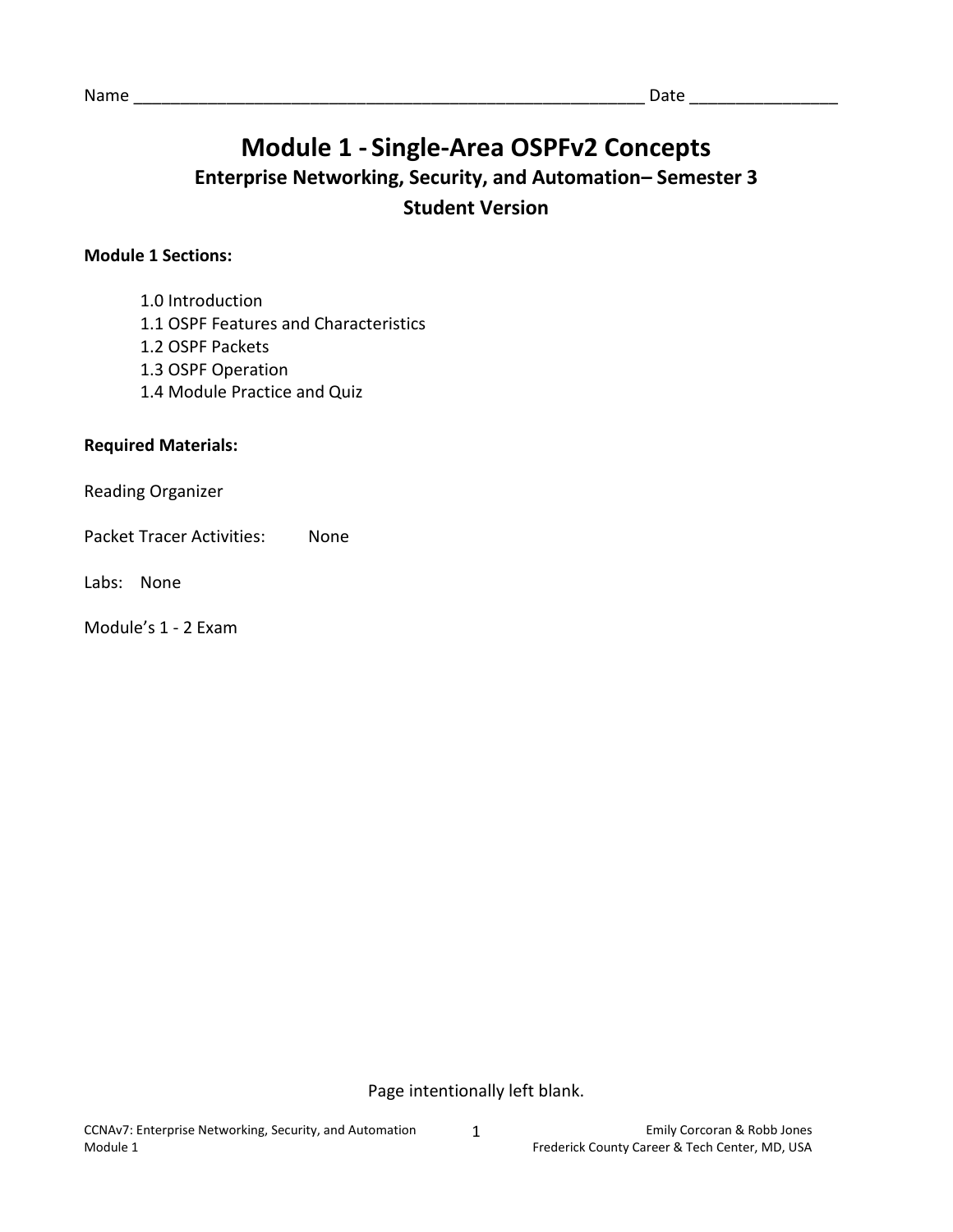| ◝<br>$-$<br>$-$ |  |
|-----------------|--|
|                 |  |

Name\_\_\_\_\_\_\_\_\_\_\_\_\_\_\_\_\_\_\_\_\_\_\_\_\_\_\_\_\_\_\_\_\_\_\_\_\_\_\_\_\_\_\_\_\_\_\_\_\_\_\_\_\_\_\_\_\_\_ Date \_\_\_\_\_\_\_\_\_\_\_\_\_\_\_\_

## **Module 1 - Single-Area OSPFv2 Concepts Reading Organizer Instructor Version**

**Note**: The Reading Organizer has weighted scoring. Any question with the word **explain**, **define, or describe** in it is expected to have a longer answer and is worth two points each.

### **After completion of this module, you should be able to:**

- Describe basic OSPF features and characteristics.
- Describe the OSPF packet types used in single-area OSPF.
- Explain how single-area OSPF operates.

### **1.1 OSPF Features and Characteristics**

1. Open Shortest Path First (OSPF) includes \_\_\_\_\_\_\_\_\_\_\_\_\_\_\_\_\_\_\_\_\_\_\_ and \_\_\_\_\_\_\_\_\_\_\_\_\_\_\_\_\_\_\_\_\_

2. \_\_\_\_\_\_\_\_\_\_\_\_\_\_\_\_\_\_\_\_\_\_\_\_ is used for IPv4 networks, and \_\_\_\_\_\_\_\_\_\_\_\_\_\_\_\_\_\_\_\_\_\_\_\_\_\_\_\_\_ is used for IPv6 networks.

3. OSPF is a \_\_\_\_\_\_\_\_\_\_\_\_\_\_\_\_\_\_\_\_\_\_\_\_\_\_\_\_\_ routing protocol that was developed as an alternative for the distance vector Routing Information Protocol (RIP).

4. OSPF is a link-state routing protocol that uses the concept of

5. A network administrator can divide the routing domain into distinct \_\_\_\_\_\_\_\_\_\_\_\_\_\_\_\_\_\_\_\_\_\_\_\_\_that help control routing update traffic.

6. Routers running OSPF exchange messages to convey routing information using five types of packets. List the packets below.

| а. |  |  |  |
|----|--|--|--|
| b. |  |  |  |
| c. |  |  |  |
| d. |  |  |  |
| e. |  |  |  |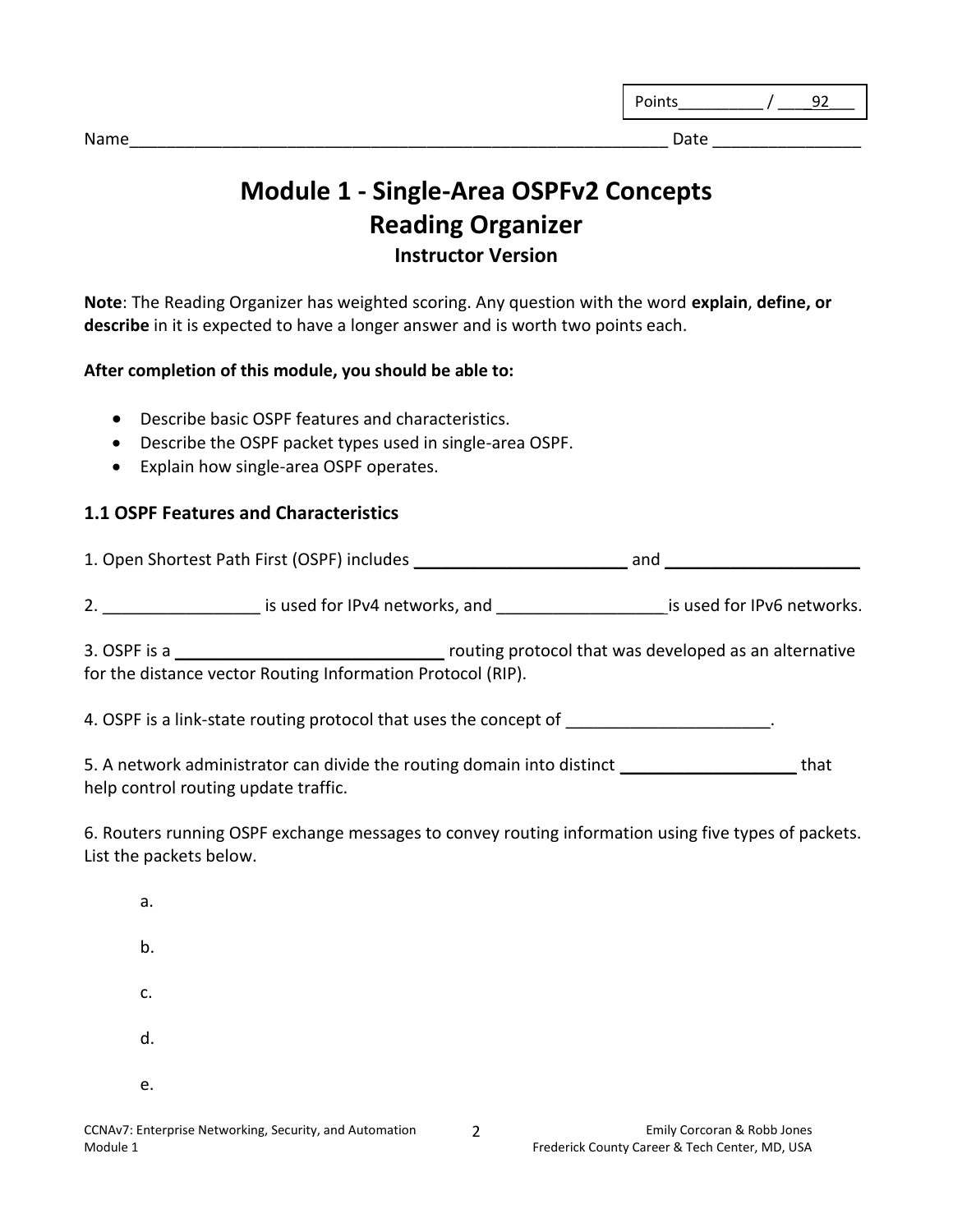7. What are two things OSPF packets are designed to discover?

a. b.

8. List and describe the three databases OSPF messages are used to create and maintain.

|                                                                       | a.                                                                                      |  |  |  |
|-----------------------------------------------------------------------|-----------------------------------------------------------------------------------------|--|--|--|
|                                                                       | $\mathsf b.$ $\qquad \qquad$                                                            |  |  |  |
|                                                                       | C.                                                                                      |  |  |  |
|                                                                       |                                                                                         |  |  |  |
|                                                                       | 9. In OSPF, ____________________ is used to determine the best path to the destination. |  |  |  |
| 10. List the link-state routing steps that are completed by a router. |                                                                                         |  |  |  |
| a.                                                                    |                                                                                         |  |  |  |
| b.                                                                    |                                                                                         |  |  |  |
| c.                                                                    |                                                                                         |  |  |  |
| d.                                                                    |                                                                                         |  |  |  |
|                                                                       |                                                                                         |  |  |  |

e.

11. To make OSPF more efficient and scalable, OSPF supports hierarchical routing using areas. Explain what areas are.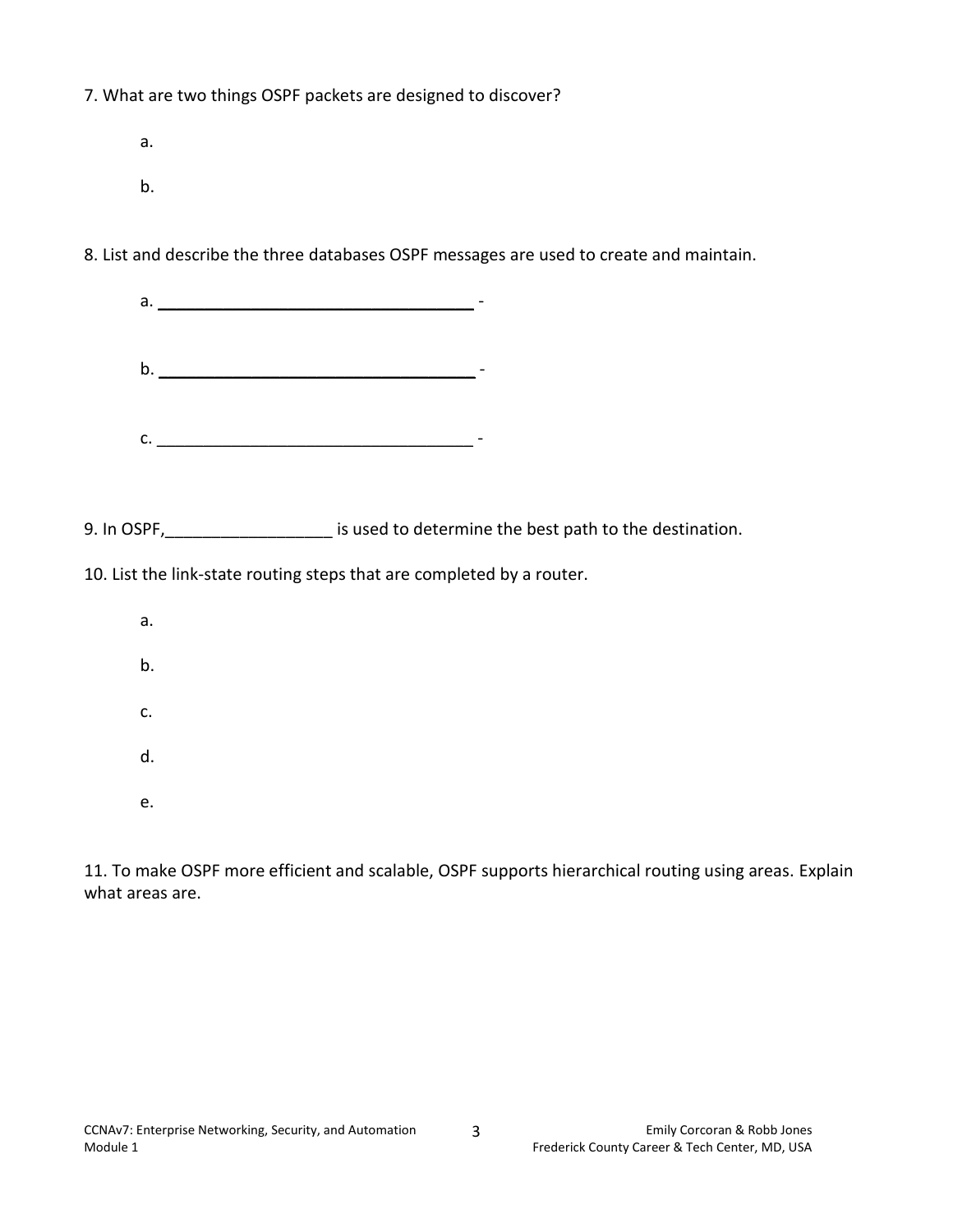12. List and describe the two ways OSPF can be implemented.

a.  $\blacksquare$ b. \_\_\_\_\_\_\_\_\_\_\_\_\_\_\_\_\_\_\_\_\_\_\_\_\_\_\_\_\_\_\_\_\_\_ -

13. What three things happen any time a router receives new information about a topology change within the area (including the addition, deletion, or modification of a link)?

a. b. c.

14. List and explain the advantages offered by using hierarchical-topology design options with multiarea OSPF.

a.  $\qquad \qquad$ b.  $\Box$ c. \_\_\_\_\_\_\_\_\_\_\_\_\_\_\_\_\_\_\_\_\_\_\_\_\_\_\_\_\_\_\_\_\_\_ -

15. How does OSPFv3 differ from OSPFv2?

4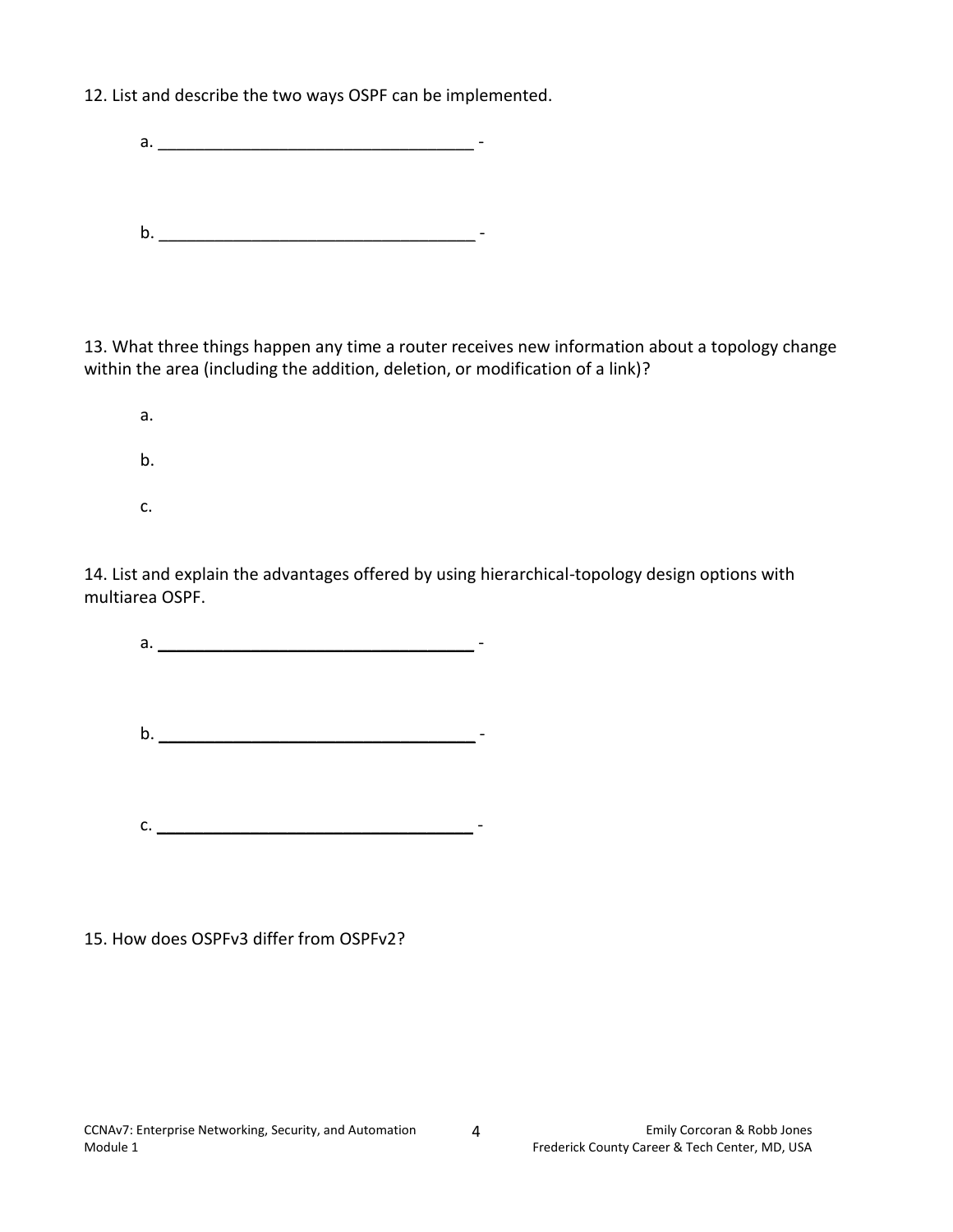### **1.2 OSPF Packets**

16. Link-state packets are the tools used by OSPF to help determine the fastest available route for a packet. List and describe the five link-state packets (LSPs) used to establish and maintain neighbor adjacencies and exchange routing updates.

a. Type 1: \_\_\_\_\_\_\_\_\_\_\_\_\_\_\_\_\_\_\_\_\_\_\_\_\_\_\_\_\_\_\_\_\_\_ b. Type 2:  $\blacksquare$ c. Type 3: \_\_\_\_\_\_\_\_\_\_\_\_\_\_\_\_\_\_\_\_\_\_\_\_\_\_\_\_\_\_\_\_\_\_ d. Type 4: \_\_\_\_\_\_\_\_\_\_\_\_\_\_\_\_\_\_\_\_\_\_\_\_\_\_\_\_\_\_\_\_\_\_ e. Type 5: \_\_\_\_\_\_\_\_\_\_\_\_\_\_\_\_\_\_\_\_\_\_\_\_\_\_\_\_\_\_\_\_\_\_ -

17. Routers initially exchange \_\_\_\_\_\_\_\_\_\_\_\_\_\_\_\_\_\_\_\_\_\_\_\_\_\_ packets, which is an abbreviated list of the LSDB of the sending router.

18. What is the difference between LSU and LSA?

19. The OSPF Type 1 packet is the Hello packet. Explain what Hello packets are used to do.

- a.
- b.
- c.

### **1.3 OSPF Operation**

20. List what happens when an OSPF router is initially connected to a network.

a.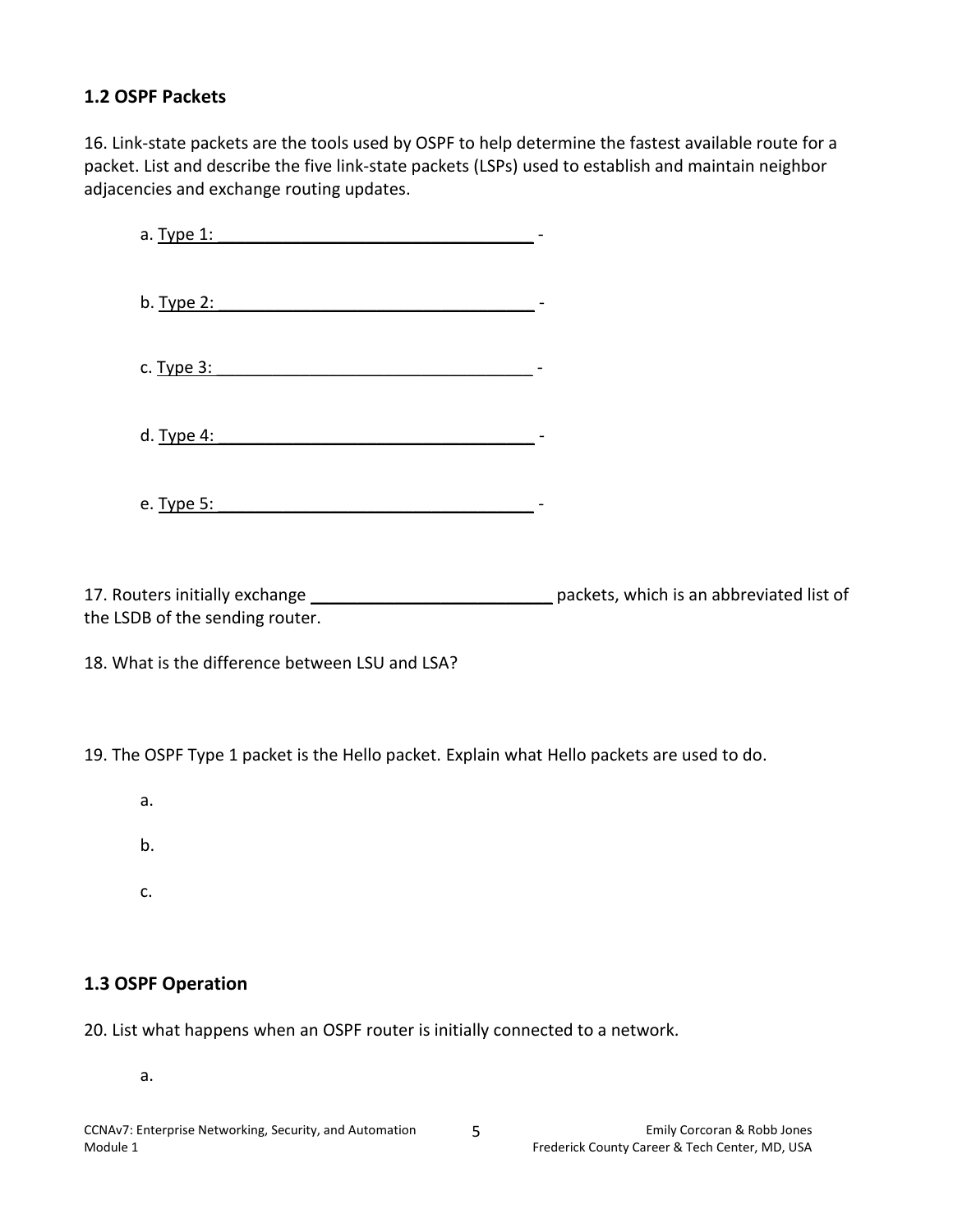- b.
- 
- c.
- d.

21. Fill in the table details showing the states OSPF progresses through while attempting to reach convergence.

| <b>State</b>         | <b>Description</b> |
|----------------------|--------------------|
| Down State           | a.                 |
|                      | b.                 |
|                      | c.                 |
| <b>Init State</b>    | a.                 |
|                      | b.                 |
|                      | c.                 |
| Two-Way State        | a.                 |
|                      | b.                 |
|                      | c.                 |
| <b>ExStart State</b> | a.                 |
|                      |                    |
| Exchange State       | a.                 |
|                      | b.                 |
|                      |                    |
| <b>Loading State</b> | a.                 |
|                      | b.                 |
|                      | c.                 |
| <b>Full State</b>    | a.                 |

6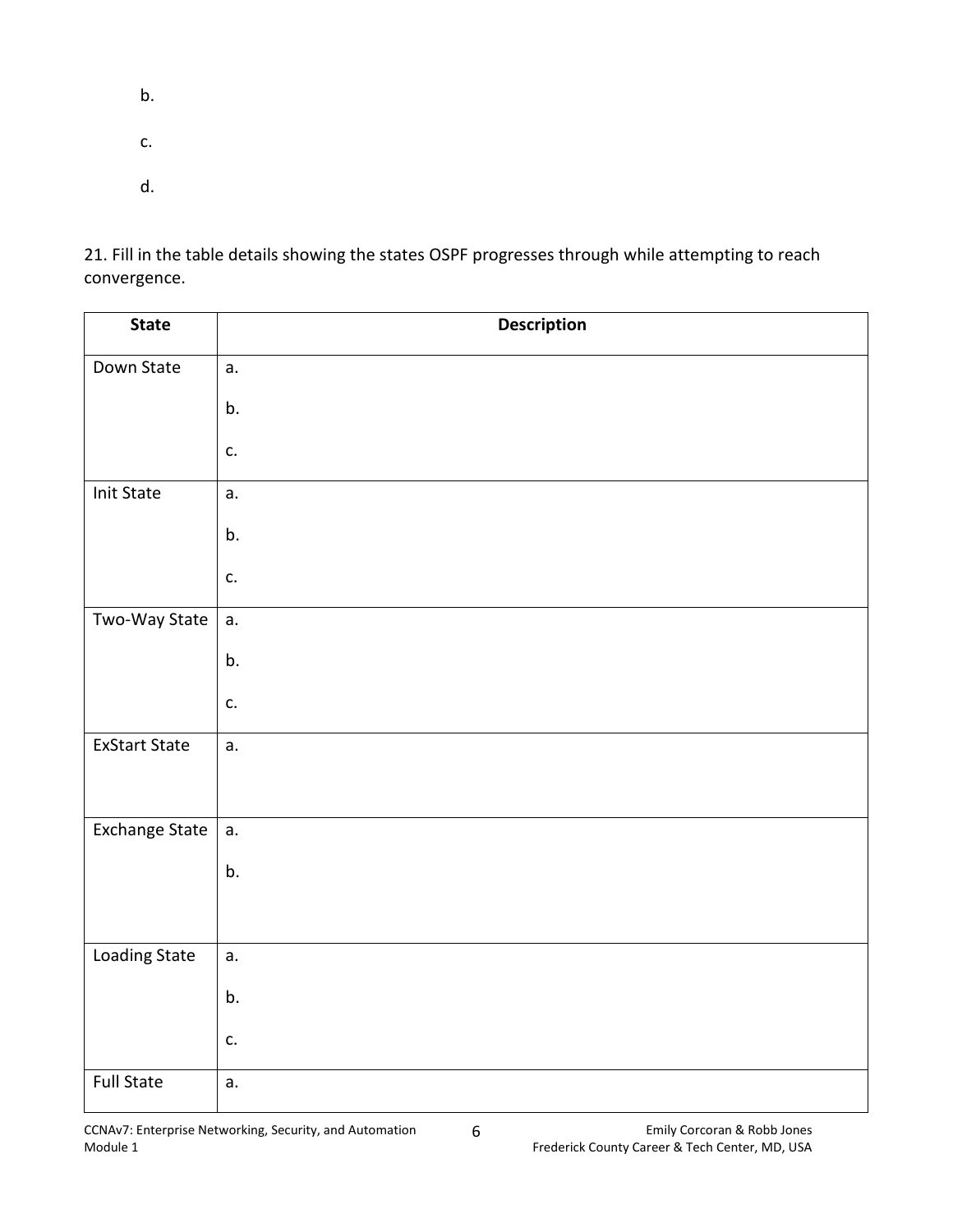22. When OSPF is enabled on an interface, the router must determine if there is another OSPF neighbor on the link. To accomplish this, the router sends a **Example 2** that contains its \_\_\_\_\_\_\_\_\_\_\_\_\_\_\_\_\_\_\_\_\_\_\_\_\_\_\_\_\_\_\_\_\_ out all OSPF-enabled interfaces.

23. What does a router do when a neighboring OSPF-enabled router receives a Hello packet with a router ID that is not within its neighbor list?

24. List the steps involved in the process routers use to establish adjacency on a multiaccess network.

- 1. 2. 3.
- 4.

25. After the Two-Way state, routers transition to database synchronization states. While the Hello packet was used to establish neighbor adjacencies, the other four types of OSPF packets are used during the process of exchanging and synchronizing LSDBs. List the three step process routers use to complete this.

- a.
- b.
- c.

26. Multiaccess networks can create two challenges for OSPF regarding the flooding of LSAs. List and explain both.

a. \_\_\_\_\_\_\_\_\_\_\_\_\_\_\_\_\_\_\_\_\_\_\_\_\_\_\_\_\_\_\_\_\_\_ -

b. \_\_\_\_\_\_\_\_\_\_\_\_\_\_\_\_\_\_\_\_\_\_\_\_\_\_\_\_\_\_\_\_\_\_ -